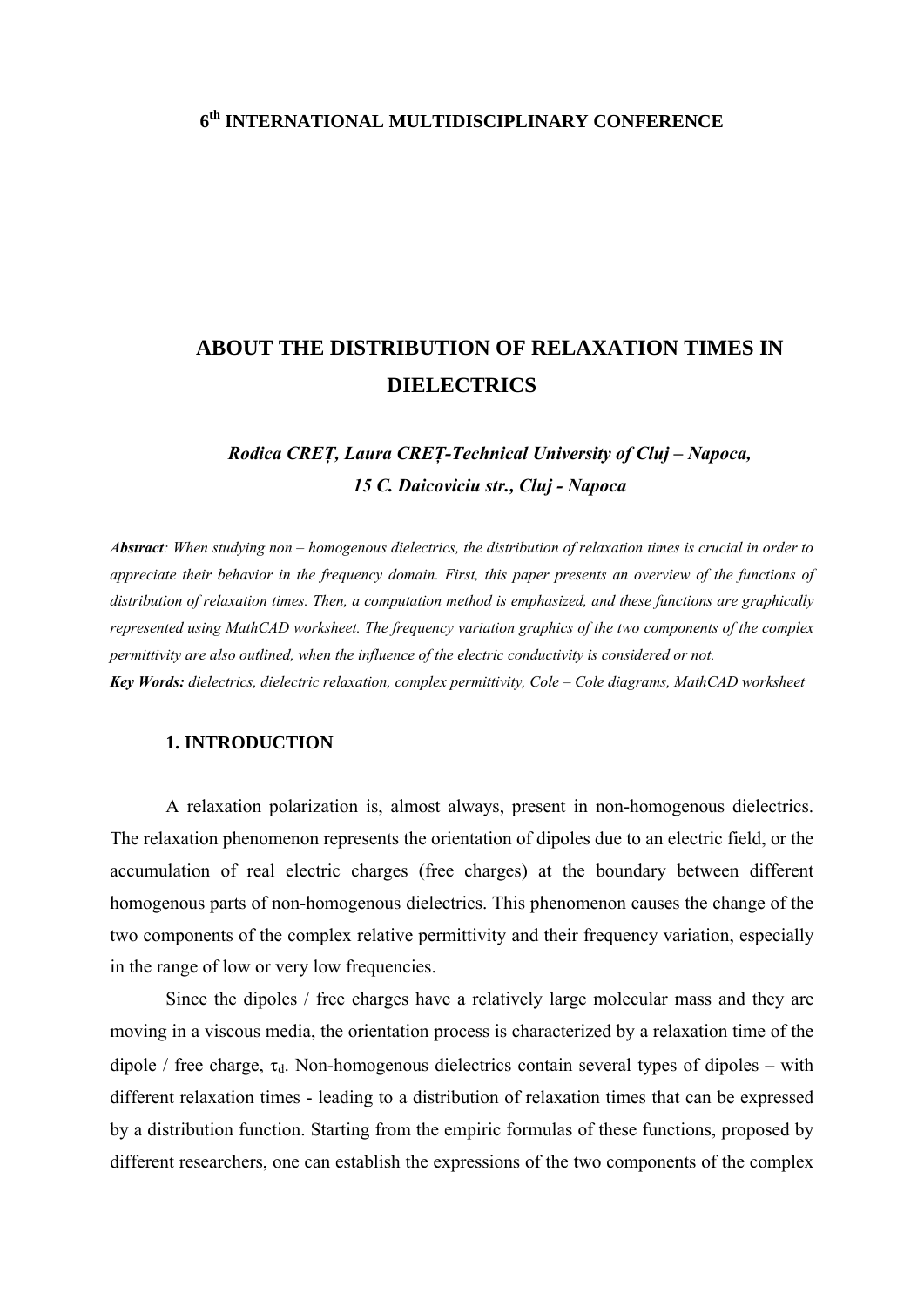relative permittivity as a function of frequency, when the electric conductivity ( $\sigma$ ) is considered or not.

## **2. DISTRIBUTION OF THE RELAXATION TIMES**

The well-known study models for the dielectric relaxation (Debye, Maxwell – Wagner) consider a unique relaxation time. But for non-homogenous dielectrics, experimental data indicate several inconsistencies with Debye' s theoretical approach:

• transient absorption / resorption currents do not vary exponentially in time;

• the function  $\varepsilon'' = f(\varepsilon')$  isn't a half circle centered on the  $\varepsilon'$  axe (this would show an exponential rise of the response function of the dielectric), but an arc of a circle, centered below the  $\varepsilon'$  axe, or an other close form;

• not all the dipoles have the same relaxation time  $\tau_d$ . Furthermore, its value is between two extremes  $\tau_{\text{dmin}}$  and  $\tau_{\text{dmax}}$ , according to some distribution laws.

If one considers that each type of dipole has a Debye relaxation, the large distribution of relaxation times (figure 1) can be expressed by an empiric function  $G(\tau)$  that satisfies the unit normalization condition. The response function of the dielectric in the frequency domain becomes:

$$
f(t) = (\varepsilon_s - \varepsilon_\infty) \int_0^\infty G(\tau) \cdot \exp\left(-\frac{t}{\tau}\right) d\tau
$$
 (1)

and the expressions of the two components of the complex permittivity are:

$$
\varepsilon'(\omega) = \varepsilon_{\infty} + (\varepsilon_{s} - \varepsilon_{\infty}) \int_{0}^{\infty} \frac{G(\tau)}{1 + \omega^{2} \tau^{2}} d\tau; \quad \varepsilon''(\omega) = (\varepsilon_{s} - \varepsilon_{\infty}) \int_{0}^{\infty} \frac{\omega \tau G(\tau)}{1 + \omega^{2} \tau^{2}} d\tau \qquad (2)
$$

with  $\varepsilon_{\rm s}, \varepsilon_{\rm s}$  - the permittivities for 0 [Hz] and f→∞.



**Fig. 1** *The distribution of relaxation times* 

In order to obtain  $G(\tau)$  from the experimental data, some easier methods have been proposed: considering a finite number of terms and converting the integrals (2) in finite sums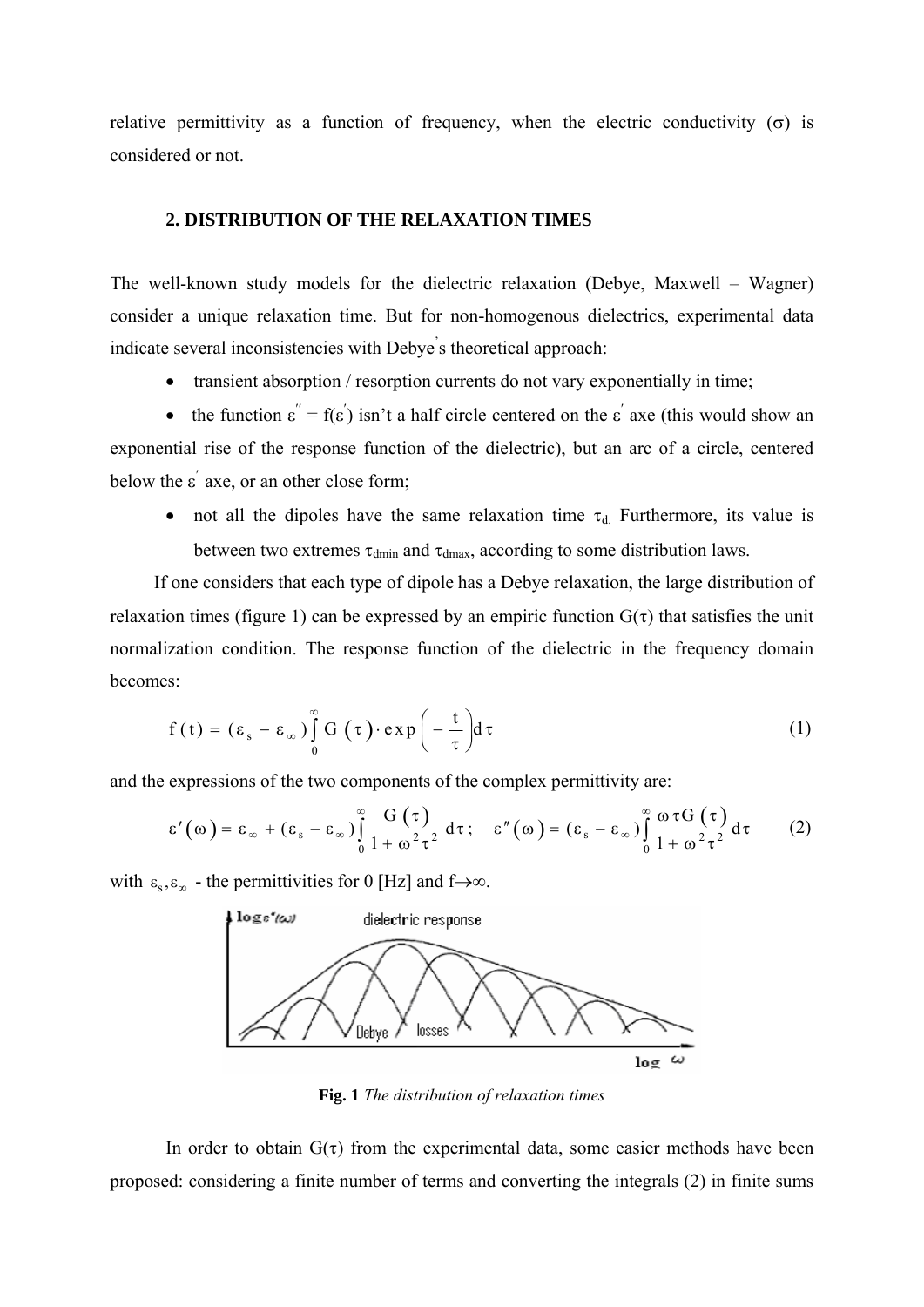[2, 3, 5] or using statistical methods, such as Monte Carlo. The most general method is, however, the de-convolution of experimental data.

## **3. EMPIRIC DISTRIBUTION FUNCTIONS**

Since the real distribution of relaxation times is very difficult to find, some empiric formulas have been proposed in order to express the variation of complex permittivity with frequency, formulas based on non Debye relaxation [1, 2, 4]. From these formulas, for  $\epsilon$  one can establish the expressions of the empiric function for the distribution of relaxation times  $G(\tau)$ .

K. S. Cole and R. H. Cole noticed that the locus diagram, determined from experimental data, is a circle centered below the  $\varepsilon$ <sup>"</sup> = 0 axe and they sugested that experimental data would be described by a modified Debye empiric equation:

$$
\underline{\epsilon}(\omega) = \epsilon_{\infty} + \frac{\epsilon_{s} - \epsilon_{\infty}}{1 + (j\omega \tau_{CC})^{\beta_{CC}}},
$$
\n(3)

where  $\tau_{CC}$  is the average value of relaxation times and the coefficient  $\beta_{CC}$  is larger than 0 and smaller than 1.

From (3) one can express the components of the complex permittivity, and the functional form of the empiric function  $G(\tau)$  is defined as below:

$$
\begin{cases}\n\epsilon'_{\text{CC}} = \epsilon_{\infty} + \Delta \epsilon \frac{1 + p^{\beta \text{CC}} \cos (\beta_{\text{CC}} \pi / 2)}{1 + 2 p^{\beta \text{CC}} \cos (\beta_{\text{CC}} \pi / 2) + p^{2 \beta \text{CC}}} \\
\epsilon''_{\text{CC}} = \Delta \epsilon \frac{p^{\beta \text{CC}} \sin (\beta_{\text{CC}} \pi / 2)}{1 + 2 p^{\beta \text{CC}} \cos (\beta_{\text{CC}} \pi / 2) + p^{2 \beta \text{CC}}} \\
G [\tau / \tau_{\text{CC}}] = \frac{1}{2 \pi} \cdot \frac{\sin [\pi (1 - \beta_{\text{CC}})]}{\text{ch} [\beta_{\text{CC}} \ln (\tau / \tau_{\text{CC}})] - \cos [\pi (1 - \beta_{\text{CC}})]},\n\end{cases} (5)
$$

with  $p=\omega\tau_{CC}$  and  $\Delta \varepsilon = \varepsilon_s - \varepsilon_{\infty}$ .

The distribution function defined in (5) is symmetrical and centered in  $\tau_{CC}$ .

Cole and Davidson established another empiric formula for ε :

$$
\underline{\epsilon}_{CD} = \epsilon_{\infty} - \frac{\Delta \epsilon}{\left(1 + j\omega \tau_{CD}\right)^{\beta CD}}, \tag{6}
$$

that leads to: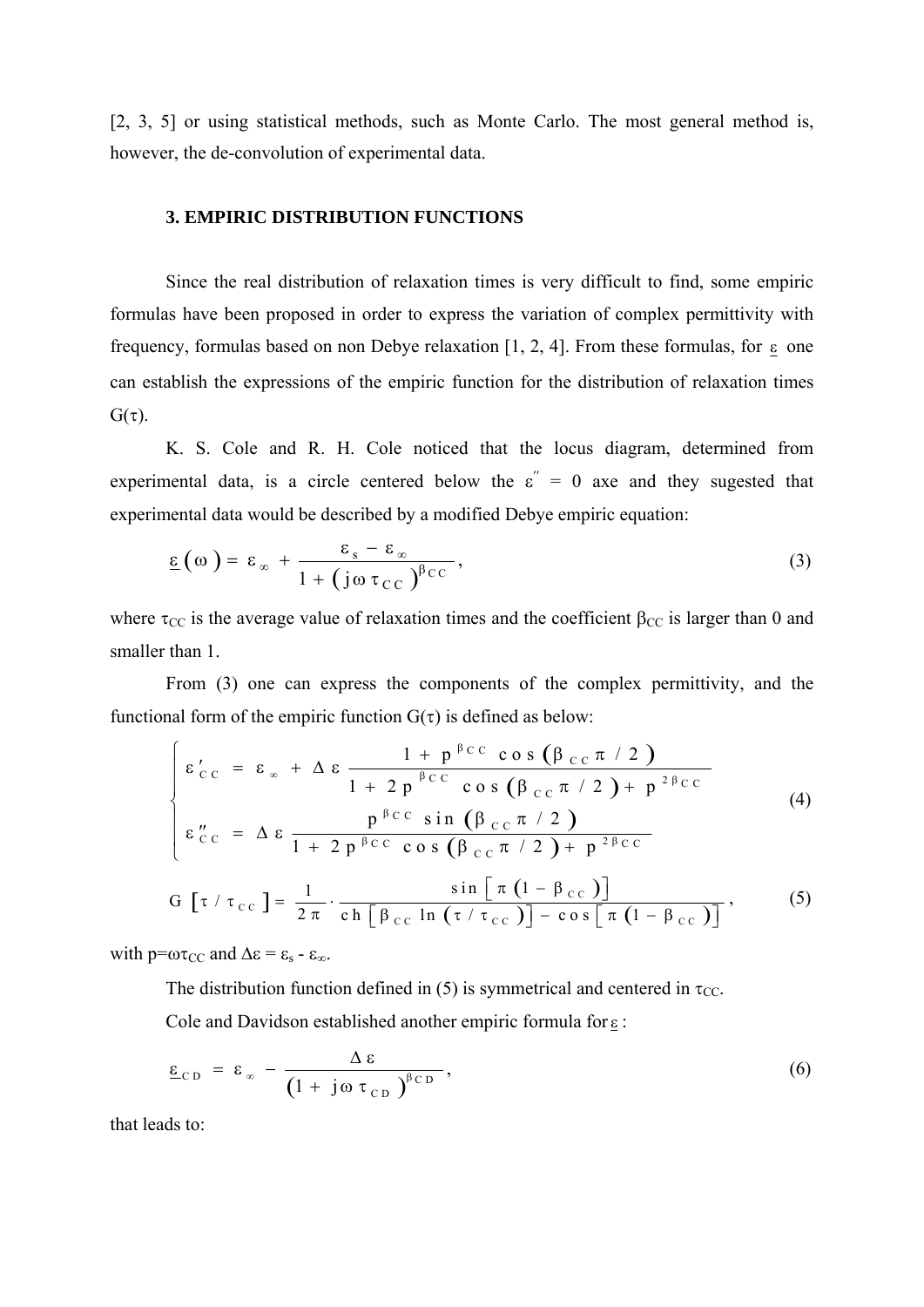$$
\varepsilon'_{CD} = \varepsilon_{\infty} + \frac{\Delta \varepsilon}{\left(\sqrt{1 + p^2}\right)^{\beta_{CD}}} \cos(\beta_{CD}\varphi); \quad \varepsilon''_{CD} = \frac{\Delta \varepsilon}{\left(\sqrt{1 + p^2}\right)^{\beta_{CD}}} \sin(\beta_{CD}\varphi)
$$
 (7)

$$
G\left(\tau \mid \tau_{CD}\right) = \begin{vmatrix} \sin \pi \beta_{CD} \\ \pi \\ 0 \end{vmatrix} \left(\frac{\tau}{\tau_{CD} - \tau}\right)^{\beta_{CD}} \quad for \quad \tau \quad \langle \tau_{CD} \tag{8}
$$

From formula (8) one can realize that there is no larger relaxation time than  $\tau_{CD}$ , and the maximum loss do not occur for f=1/2πτ<sub>CD</sub> but for f<sub>CD</sub>=(1/2πτ<sub>CD</sub>) tg [ $\pi/2(\beta_{CD}+1)$ ].

Williams and Watts first established the most accurate empiric distribution function. This function fits a large number of relaxation data measured for glass and polymer. They considered that the variation in time of polarization can be expressed by an extended exponential function  $P_{ww}(t) = e^{-(t/\tau_{ww})^{\mu_{ww}}}$ , where the values of  $P_{WW}(t) = e$  $= e^{-(t/\tau_{WW})^{\beta_{WW}}}$ , where the values of  $\beta_{WW}$  are between 0 and 1. Applying the extended exponential Fourier transform for decomposing the above function, they established the formulas:

$$
\underline{\epsilon}_{WW}(\omega) = \epsilon_{\infty} + \Delta \epsilon \sum_{n=1}^{\infty} \frac{(-1)^{n-1} \Gamma(n \beta_{WW} + 1)}{(\omega \tau_{WW})^{n \beta_{WW}} \Gamma(n+1)} \Bigg[ \cos \left( \beta_{WW} \frac{n \pi}{2} \right) - j \sin \left( \beta_{WW} \frac{n \pi}{2} \right) \Bigg] \tag{9}
$$
  

$$
G(\tau / \tau_{WW}) = -\frac{\tau_{WW}}{n \tau} \sum_{n=1}^{\infty} \frac{(-1)^n}{n!} \sin \left( \pi \beta_{WW} n \right) \Gamma \left( \beta_{WW} \cdot n + 1 \right) \Bigg( \frac{\tau}{\tau_{WW}} \Bigg)^{\beta_{WW} \cdot n+1} \tag{10}
$$

Plotting  $G(\tau/\tau_{WW}) = f(\log(\tau/\tau_{WW}))$  for different values of  $\beta_{WW}$  (fig. 2), one can see that the graphic is symmetrical with respect to  $\alpha = \tau / \tau_{WW} = 1$  for low values of  $\beta_{WW}$ , but tends asymptotically to a delta function at  $\beta_{WW} \rightarrow 1$ .



**Fig. 2.** *MathCAD worksheet calculating and displaying the William – Watts relaxation time distribution function for several values of* β*WW*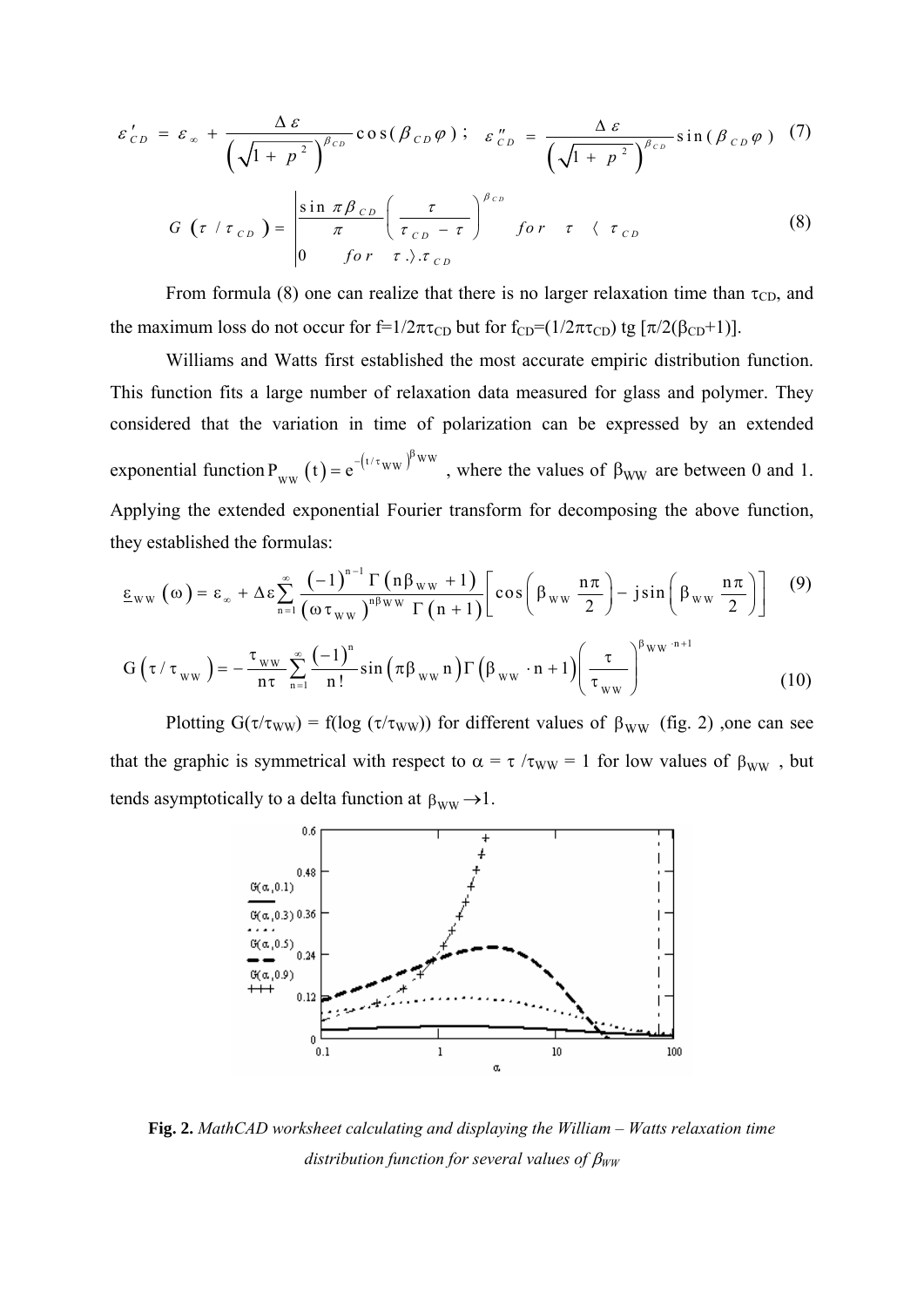### **4. MATCHAD FILES FOR COMPUTATION AND PLOTTING**

Based on formulas (4), (7) and (9) we created some MathCAD files for computing the two components of the complex permittivity, for different frequencies, and plotting the Cole – Cole diagrams. Figure 3 emphasizes these diagrams for the same average relaxation time and for two different values of β (0,2 and 0,7).



**Fig. 3.** *MathCAD worksheet for computing and plotting the Col –Cole diagrams according to the relaxation models proposed by Cole-Cole, Davidson–Cole, William –Watts for: a. -*β*=0,2; b.-*β*. = 0,7.* 

The shape of the distribution functions proposed by Cole-Cole, Cole-Davidson or Williams-Watts, with the ratio  $\alpha = \tau_i/\tau_{CC}$ ;  $\tau_i/\tau_{CD}$ ;  $\tau_i/\tau_{WW}$  and for  $\beta_{CC} = \beta_{CD} = \beta_{WW} = 0.45$  is shown in figure 4.



**Fig. 4.** *MathCAD worksheet for computing and plotting the function of relaxation times according to Cole- Cole, Davidson – Cole and Williams – Watts models for*  $\beta = 0.45$ .

If we also consider the influence of electric conductivity, the loss component  $\varepsilon''$ changes by addition of a new term due to conduction. The diagrams  $\varepsilon'' = f(\varepsilon')$  and  $\varepsilon'' = f(\log f)$  are plotted in figure 5 for several values of the electric conductivity ( $\sigma = 0$ ; 10; 100; 1000).